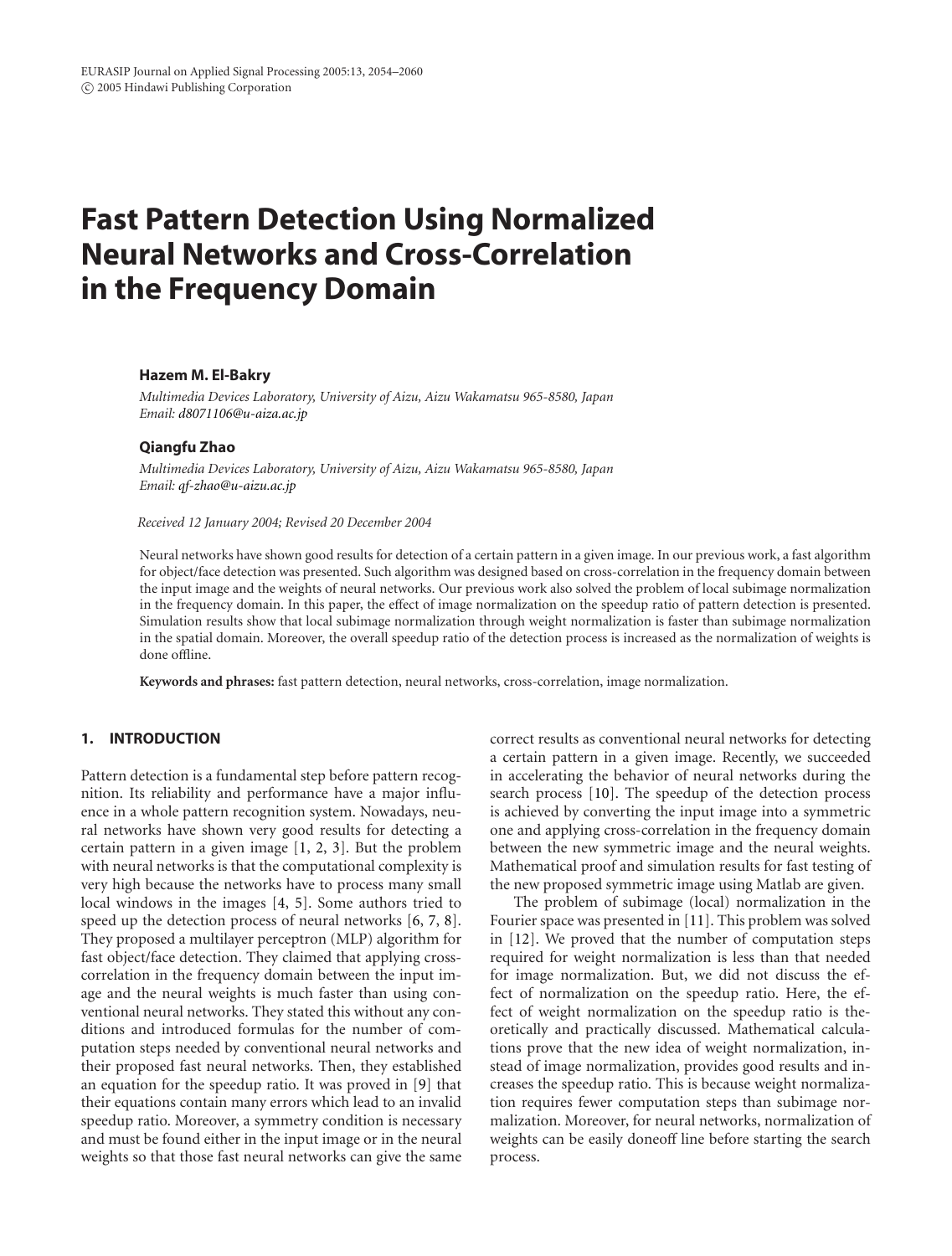In [Section 2,](#page-1-0) fast neural networks for pattern detection are described. A new symmetric form for the input image to speed up the detection process is presented in [Section 3.](#page-2-0) Subimage normalization in the frequency domain through normalization of weights is introduced in [Section 4.](#page-4-0) The effect of weight normalization on the speedup ratio is presented in [Section 5.](#page-4-1)

## <span id="page-1-0"></span>**2. THEORY OF FAST NEURAL NETWORKS BASED ON CROSS-CORRELATION IN THE FREQUENCY DOMAIN FOR PATTERN DETECTION**

Finding a certain pattern in the input image is a search problem. Each subimage in the input image is tested for the presence or absence of the required pattern. At each pixel position in the input image, each subimage is multiplied by a window of weights, which has the same size as the subimage. The outputs of neurons in the hidden layer are multiplied by the weights of the output layer. A high output implies that the tested subimage contains the required pattern and vice versa. Thus, we may conclude that this searching problem is a crosscorrelation between the image under test and the weights of the hidden neurons.

The convolution theorem in mathematical analysis says that a convolution of *f* with *h* is identical to the result of the following steps: let *F* and *H* be the results of the Fourier transformation of *f* and *h* in the frequency domain. Multiply *F* and *H* in the frequency domain point-by-point and then transform this product into the spatial domain via the inverse Fourier transform. As a result, these cross-correlations can be represented by a product in the frequency domain. Thus, by using cross-correlation in the frequency domain, a speedup in an order of magnitude can be achieved during the detection process [\[1](#page-5-0), [2,](#page-5-1) [9](#page-6-5), [10,](#page-6-6) [12\]](#page-6-8).

<span id="page-1-1"></span>In the detection phase, a subimage *I* of size  $m \times n$  (sliding window) is extracted from the tested image, which has a size  $P \times T$ , and fed to the neural network. Let  $X_i$  be the vector of weights between the input subimage and the hidden layer. This vector has a size of  $m \times n$  and can be represented as  $m \times n$ matrix. The output of hidden neurons *hi* can be calculated as follows:

$$
h_i = g\left(\sum_{j=1}^m \sum_{k=1}^n X_i(j,k)I(j,k) + b_i\right),
$$
 (1)

<span id="page-1-2"></span>where  $g$  is the activation function and  $b_i$  is the bias of each hidden neuron *i*. Equation [\(1\)](#page-1-1) represents the output of each hidden neuron for a particular subimage *I*. It can be obtained from image *Z* as follows:

$$
h_i(u,v) = g\left(\sum_{j=-m/2}^{m/2} \sum_{k=-n/2}^{n/2} X_i(j,k)Z(u+j,v+k) + b_i\right). (2)
$$

Equation [\(2\)](#page-1-2) represents a cross-correlation operation. Given any two functions *f* and *d*, their cross-correlation can be obtained by

$$
f(x, y) \otimes d(x, y) = \left( \sum_{m=-\infty}^{\infty} \sum_{n=-\infty}^{\infty} f(m, n) d(x + m, y + n) \right). \tag{3}
$$

Therefore, [\(2\)](#page-1-2) may be written as

$$
h_i = g(X_i \otimes Z + b_i), \tag{4}
$$

where  $h_i$  is the output of the hidden neuron *i* and  $h_i(u, v)$  is the activity of the hidden unit *i* when the sliding window is located at position  $(u, v)$  and  $(u, v) \in [P - m + 1, T - n + 1]$ .

Now, the above cross-correlation can be expressed in terms of the Fourier transform as follows:

$$
Z \otimes X_i = F^{-1}(F(Z) \bullet F \ast (X_i)). \tag{5}
$$

Hence, by evaluating this cross-correlation, a speedup ratio can be obtained comparable to conventional neural networks. Also, the final output of the neural network can be evaluated as

$$
O(u, v) = g\left(\sum_{i=1}^{q} w_o(i)h_i(u, v) + b_o\right),
$$
 (6)

where *q* is the number of neurons in the hidden layer.  $O(u, v)$ is the output of the neural network when the sliding window is located at the position  $(u, v)$  in the input image  $Z$ .

The complexity of cross-correlation in the frequency domain can be analyzed as follows [\[9\]](#page-6-5).

(1) For a tested image of  $N \times N$  pixels, the 2D FFT requires a number equal to  $O(N^2 \log_2 N^2)$  of complex computation steps. Also, the same number of complex computation steps is required for computing the 2D FFT of the weight matrix for each neuron in the hidden layer.

(2) At each neuron in the hidden layer, the inverse 2D FFT is computed. So, *q* backward and  $(1 + q)$  forward transforms have to be computed. Therefore, for an image under test, the total number of the 2D FFT to compute is  $O((2q+1)N^2 \log_2 N^2)$ .

(3) The input image and the weights should be multiplied in the frequency domain. Therefore, a number of complex computation steps equal to  $O(qN^2)$  should be added.

(4) The number of computation steps required by fast neural networks is complex and must be converted into a real version. It is known that the 2D fast Fourier transform requires  $O((N^2/2) \log_2 N^2)$  complex multiplications and  $O(N^2 \log_2 N^2)$  complex additions. Every complex multiplication is realized by six real floating-point operations and every complex addition is implemented by two real floatingpoint operations. So, the total number of computation steps required to obtain the 2D FFT of an  $N \times N$  image is [\[9](#page-6-5)]

$$
\rho = O\left(6\left(\left(\frac{N^2}{2}\right)\log_2 N^2\right) + 2(N^2 \log_2 N^2)\right) \tag{7}
$$

which may be simplified to

$$
\rho = O(5N^2 \log_2 N^2). \tag{8}
$$

Performing complex dot product in the frequency domain also requires *O*(6*qN*2) real operations.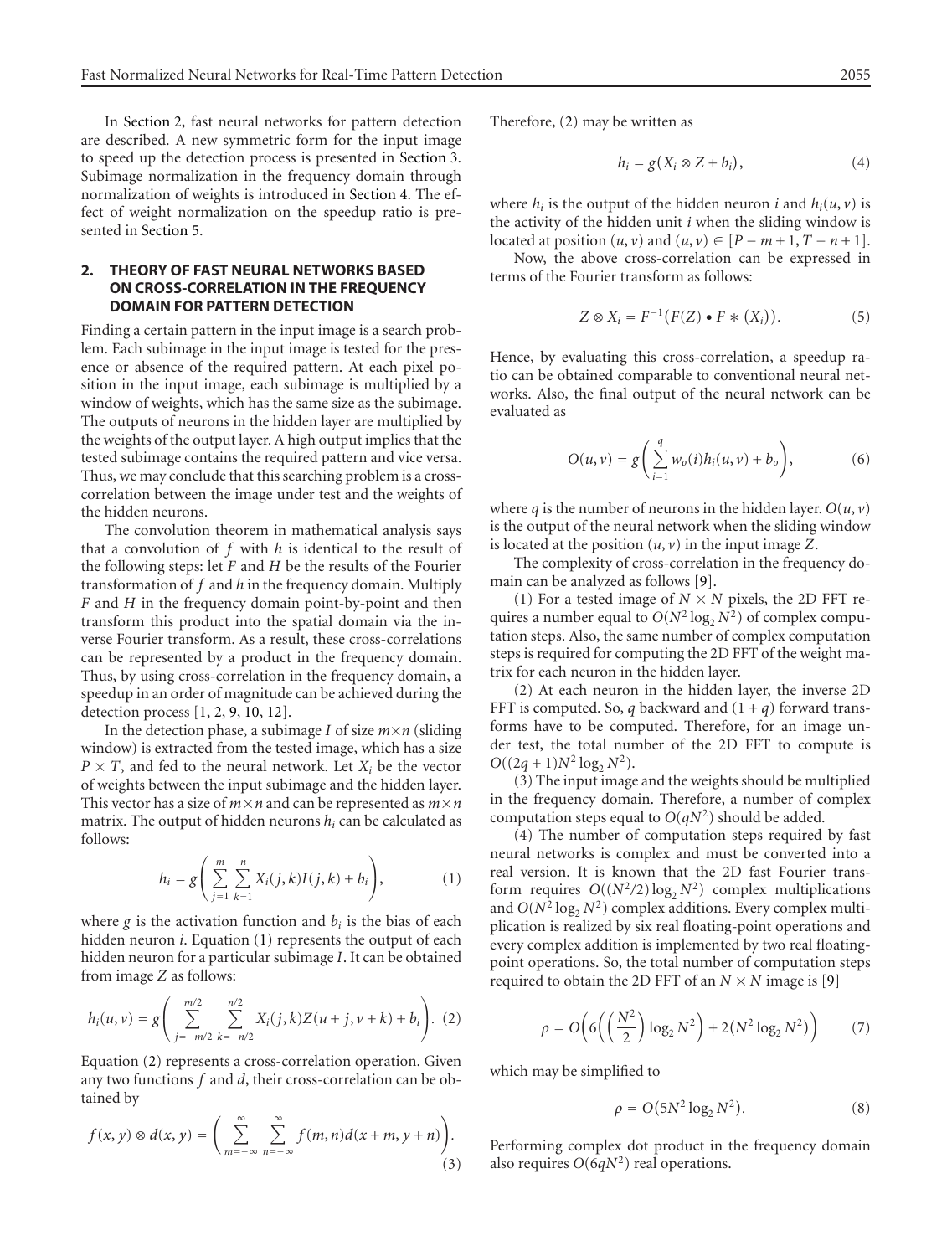(5) In order to perform cross-correlation in the frequency domain, the weight matrix must have the same size as the input image. So, a number of zeros equal to  $(N^2 - n^2)$  must be added to the weight matrix. This requires a total real number of computation steps equal to  $O(q(N^2 - n^2))$  for all neurons. Moreover, after computing the FFT2 for the weight matrix, the conjugate of this matrix must be obtained. So, a real number of computation steps equal to  $O(qN^2)$  should be added in order to obtain the conjugate of the weight matrix for all neurons. Also, a number of real computation steps equal to *O*(*N*) are required to create butterflies complex numbers  $(e^{-jk(2\Pi n/N)})$ , where  $0 < K < L$ . These  $(N/2)$ complex numbers are multiplied by the elements of the input image or by previous complex numbers during the computation of FFT2. To create a complex number requires two real floating-point operations. So, the total number of computation steps required for fast neural networks becomes [\[9\]](#page-6-5)

<span id="page-2-3"></span>
$$
\sigma = O((2q+1)(5N^2 \log_2 N^2) + 6qN^2 + q(N^2 - n^2) + qN^2 + N)
$$
\n(9)

which can be reformulated as

$$
\sigma = O((2q+1)(5N^2 \log_2 N^2) + q(8N^2 - n^2) + N). \quad (10)
$$

(6) Using a sliding window of size  $n \times n$  for the same image of *N*×*N* pixels,  $O(q(2n^2-1)(N-n+1)^2)$  computation steps are required when using traditional neural networks for pattern detection process. The theoretical speedup factor *η* can be evaluated as follows [\[9](#page-6-5)]:

<span id="page-2-2"></span>
$$
\eta = O\bigg(\frac{q(2n^2 - 1)(N - n + 1)^2}{(2q + 1)(5N^2 \log_2 N^2) + q(8N^2 - n^2) + N}\bigg). \tag{11}
$$

(7) But as proved in [\[10\]](#page-6-6), this cross-correlation in frequency domain (fast neural networks) gives the same results as conventional cross-correlation (conventional neural networks) only in two cases. Either the weights are symmetric or the input image is symmetric. It is very complex to allow the weights to be symmetric in the required form which needs to be as follows [\[9\]](#page-6-5):

$$
W = \begin{bmatrix} w & 0 \\ 0 & w_d \end{bmatrix} . \tag{12}
$$

Adding this constraint to the learning rules will cause many well-known problems during the training process of the neural network. Another solution is to convert the input image into one of the required symmetric forms as shown in [Figure 1.](#page-2-1) As the input image has a dimension of (*N*), the new symmetric image will have a length of (2*N*). In this case, the number of computation steps required for fast neural networks can be calculated as follows [\[9\]](#page-6-5):

$$
\sigma_{2_N} = O((2q+1)(5(2N)^2 \log_2(2N)^2) + q(8(2N)^2 - n^2) + 2N).
$$
\n(13)



<span id="page-2-1"></span>Figure 1: Image conversion from nonsymmetric to symmetric one.

But converting the nonsymmetric input image into a symmetric one will slow down the proposed fast neural networks more compared to conventional neural networks. In this case, for any size of the input image, dividing the number of operations required for conventional neural networks by those needed by fast neural networks [\(11\)](#page-2-2) gives a lower speedup ratio than the one listed in [Table 1](#page-3-0) [\[9\]](#page-6-5).

## <span id="page-2-0"></span>**3. A NEW SYMMETRIC FORM FOR THE INPUT IMAGE TO SPEED UP THE PROCESS OF NEURAL NETWORKS**

In this section, another new symmetric form for the input image is presented. This form helps in reducing the number of computation steps required by neural networks for pattern detection. As shown in [Figure 2,](#page-3-1) the input image will be converted into symmetric form by rotating it 180 degrees. Then, both the up and down images are tested as a single (symmetric) image consisting of two images. In this case, the new symmetric image will have  $(2N \times N)$  dimensions.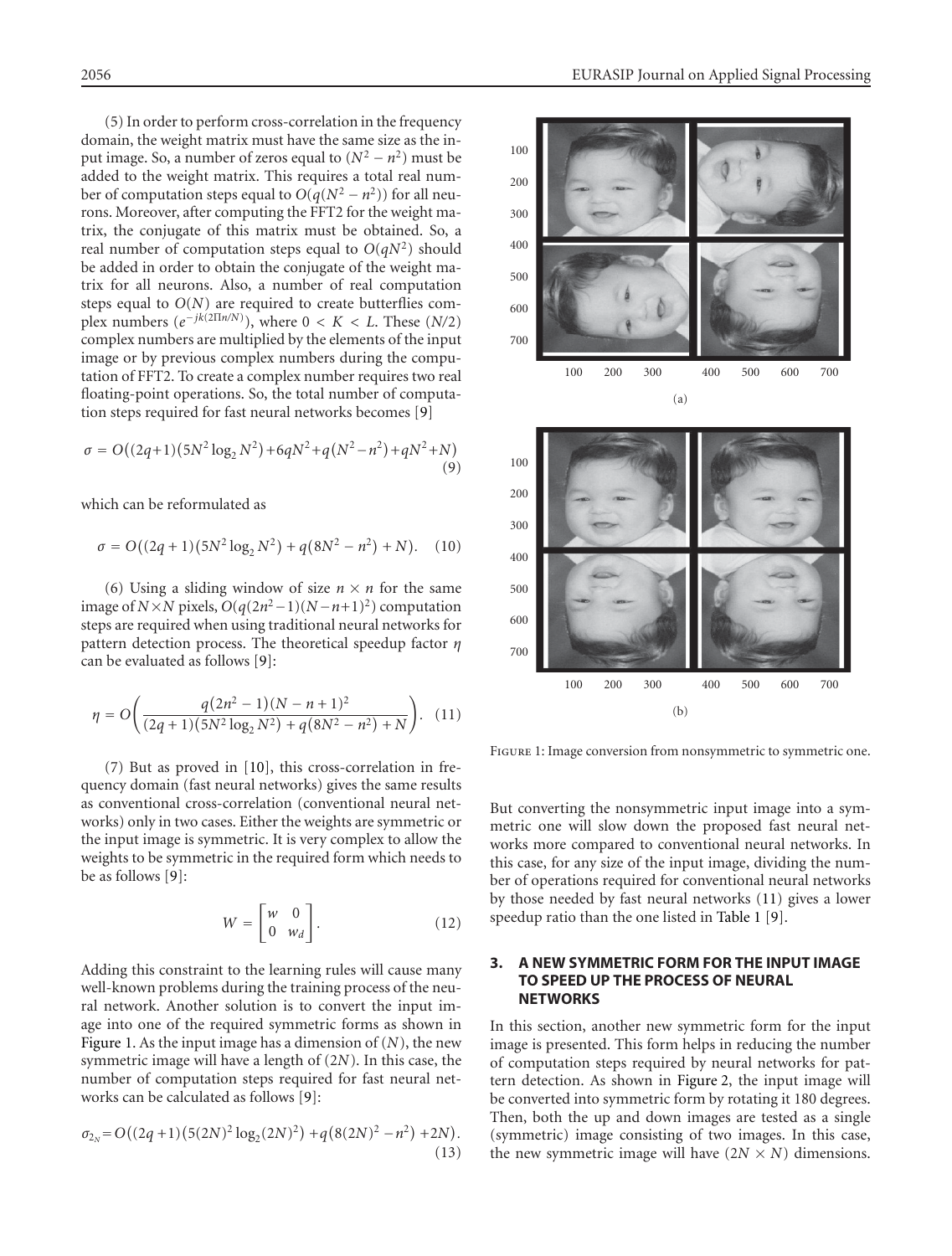<span id="page-3-0"></span>

| TABLE 1: A comparison between the number of computation steps (in millions) required for conventional and fast neural networks to |  |  |  |  |  |
|-----------------------------------------------------------------------------------------------------------------------------------|--|--|--|--|--|
| manipulate images shown in Figure 1 with different sizes ( $n = 20$ ).                                                            |  |  |  |  |  |

| Image size         | Conventional neural networks | Fast neural networks (2N) | Speedup ratio |
|--------------------|------------------------------|---------------------------|---------------|
| $100 \times 100$   | 157,267170                   | 196,098091                | 0.802         |
| $200 \times 200$   | 785,281170                   | 882,028364                | 0.890         |
| $300 \times 300$   | 1892,695170                  | 2113,036584               | 0.896         |
| $400 \times 400$   | 3479,509170                  | 3918,549456               | 0.888         |
| $500 \times 500$   | 5545,723170                  | 6319,116413               | 0.877         |
| $600 \times 600$   | 8091,337170                  | 9330,582337               | 0.867         |
| $700 \times 700$   | 11116,351170                 | 12965,856005              | 0.857         |
| $800 \times 800$   | 14620,765170                 | 17235,856005              | 0.848         |
| $900 \times 900$   | 18604,579170                 | 21986,745146              | 0.846         |
| $1000 \times 1000$ | 23067,793170                 | 27716,501654              | 0.832         |
|                    |                              |                           |               |



<span id="page-3-1"></span>FIGURE 2: Image conversion from nonsymmetric to symmetric one through rotation into down direction.

By substituting in [\(9\)](#page-2-3) for the new dimensions, the number of computation steps required for cross-correlating this new image with the weights in the frequency domain can be calculated as follows [\[10](#page-6-6)]:

$$
\sigma = O((2q+1)(5(2N^2 \log_2 N + 2N^2 \log_2 2N)) + q(2N^2) + q(2N^2 - n^2) + q(2N^2) + 2N),
$$
 (14)

which can be simplified to

$$
\sigma = O((2q+1)(10N^2(\log_2 2N + \log_2 N)) + q(16N^2 - n^2) + 2N).
$$
\n(15)

So, the speedup ratio in this case can be calculated as

$$
\eta = O\left(\frac{q(2n^2 - 1)(N - n + 1)^2}{(2q + 1)(10N^2(\log_2 2N + \log_2 N)) + q(16N^2 - n^2) + 2N}\right).
$$
\n(16)

The theoretical speedup ratio in this case with different sizes of the input image and different in size weight matrices is

<span id="page-3-2"></span>TABLE 2: The theoretical speedup ratio in case of converting an image into symmetric one through rotation into down direction.

| Image size         | Speedup ratio | Speedup ratio | Speedup ratio |  |
|--------------------|---------------|---------------|---------------|--|
|                    | $(n = 20)$    | $(n = 25)$    |               |  |
| $100 \times 100$   | 1.71          | 2.36          | 2.96          |  |
| $200 \times 200$   | 1.88          | 2.79          | 3.79          |  |
| $300 \times 300$   | 1.89          | 2.85          | 3.96          |  |
| $400 \times 400$   | 1.86          | 2.85          | 3.99          |  |
| $500 \times 500$   | 1.84          | 2.82          | 3.98          |  |
| $600 \times 600$   | 1.82          | 2.80          | 3.96          |  |
| $700 \times 700$   | 1.80          | 2.77          | 3.93          |  |
| $800 \times 800$   | 1.78          | 2.74          | 3.90          |  |
| $900 \times 900$   | 1.76          | 2.72          | 3.87          |  |
| $1000 \times 1000$ | 1.74          | 2.70          | 3.84          |  |

<span id="page-3-3"></span>Table 3: Simulation results for speedup ratio in case of converting an image into symmetric one through rotation into down direction.

| Image size         | Speedup ratio | Speedup ratio |            |
|--------------------|---------------|---------------|------------|
|                    | $(n = 20)$    | $(n = 25)$    | $(n = 30)$ |
| $100 \times 100$   | 5.29          | 6.74          | 11.16      |
| $200 \times 200$   | 4.46          | 6.24          | 9.94       |
| $300 \times 300$   | 4.17          | 5.08          | 8.66       |
| $400 \times 400$   | 3.59          | 4.78          | 7.45       |
| $500 \times 500$   | 3.40          | 4.34          | 6.87       |
| $600 \times 600$   | 3.30          | 4.42          | 6.16       |
| $700 \times 700$   | 3.12          | 4.20          | 5.74       |
| $800 \times 800$   | 2.60          | 3.58          | 4.76       |
| $900 \times 900$   | 2.97          | 4.10          | 5.38       |
| $1000 \times 1000$ | 2.57          | 3.47          | 4.63       |

listed in [Table 2.](#page-3-2) Practical speedup ratio for manipulating images of different sizes and different in size weight matrices is also listed in [Table 3](#page-3-3) using 700 MHz processor and Matlab.

This new configuration is useful for reducing the number of patterns that the neural network will learn. This is because the image is rotated down as shown in [Figure 2.](#page-3-1) Then, the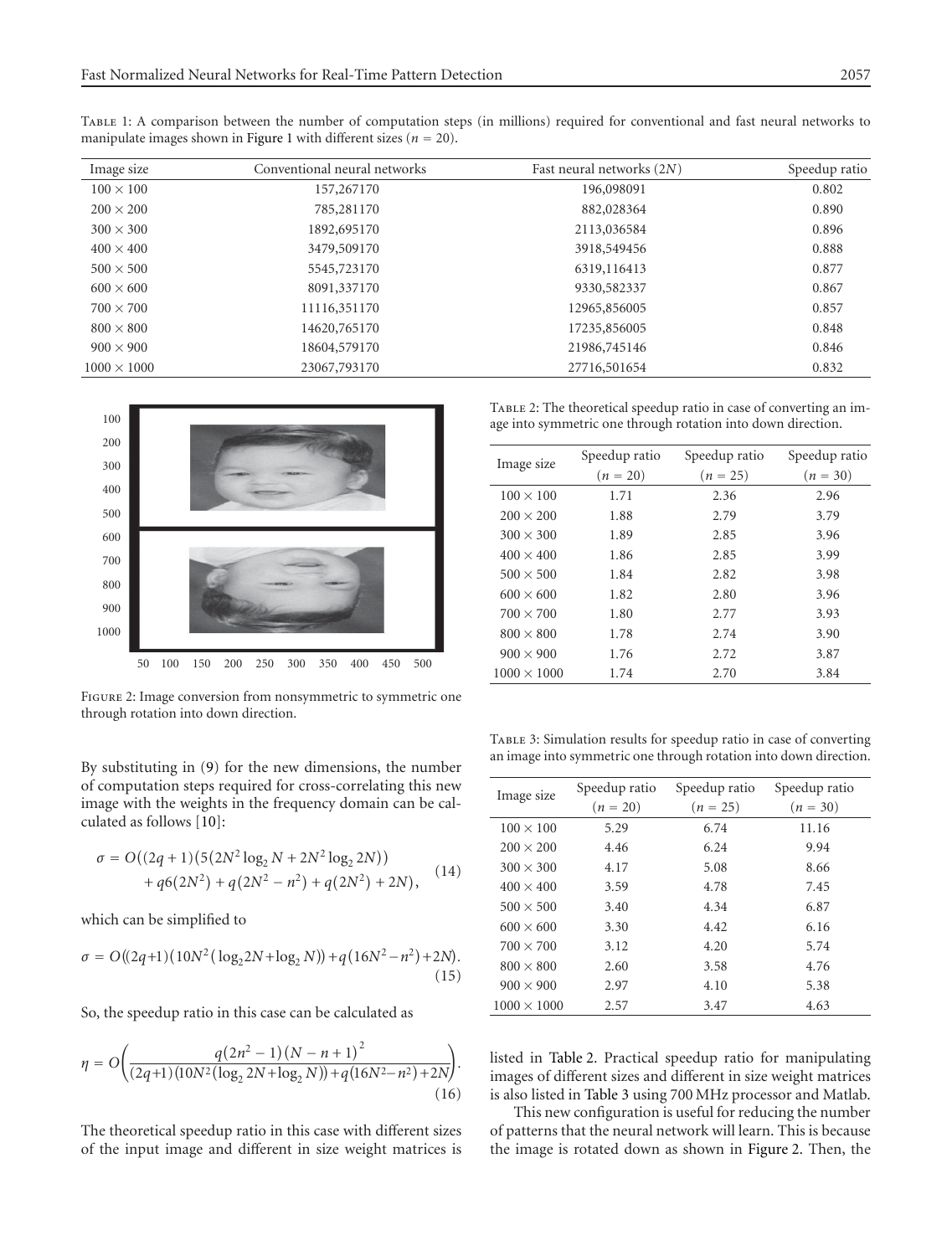up image and its rotated down version are tested together as one (symmetric) image. If a pattern is detected in the rotated down image, then, this means that this pattern is found at the relative position in the up image. So, if conventional neural networks are trained for up and rotated down examples of the pattern, fast neural networks will be trained only to up examples when using the presented configuration for the input image. As the number of trained examples is reduced, the number of neurons in the hidden layer will be reduced and the neural network will be faster in the test phase compared with conventional neural networks.

#### <span id="page-4-0"></span>**4. SUBIMAGE CENTERING AND NORMALIZATION IN THE FREQUENCY DOMAIN**

In [\[11](#page-6-7)], the authors stated that image normalization to avoid weak or strong illumination could not be done in the frequency space. This is because the image normalization is local and not easily computed in the Fourier space of the whole image. Here, a simple method for image normalization is presented. Centering and normalizing the image can be obtained by centering and normalizing the weights as follows [\[12](#page-6-8)].

Let  $\bar{X}_{rc}$  be the zero-mean centered subimage located at  $(r, c)$  in the input image  $\psi$  as follows:

$$
\bar{X}_{rc} = X_{rc} - \bar{x}_{rc},\tag{17}
$$

where  $\bar{x}_{rc}$  is the mean value of the subimage located at  $(r, c)$ . We are interested in computing the cross-correlation between the subimage  $\bar{X}_{rc}$  and the weights  $W_i$ , that is,

$$
\bar{X}_{rc} \otimes W_i = X_{rc} \otimes W_i - \bar{x}_{rc} \otimes W_i, \qquad (18)
$$

where

<span id="page-4-3"></span><span id="page-4-2"></span>
$$
\bar{x}_{rc} = \frac{X_{rc}}{n^2}.\tag{19}
$$

Combining [\(18\)](#page-4-2) and [\(19\)](#page-4-3), we get the following expression:

$$
\bar{X}_{rc} \otimes W_i = X_{rc} \otimes W_i - \frac{X_{rc}}{n^2} \otimes W_i, \qquad (20)
$$

which is the same as

$$
\bar{X}_{rc} \otimes W_i = X_{rc} \otimes W_i - X_{rc} \otimes \frac{W_i}{n^2}.
$$
 (21)

The centered zero-mean weights are given by

<span id="page-4-4"></span>
$$
\overline{W}_i = W_i - \frac{W_i}{n^2}.
$$
 (22)

Also, [\(21\)](#page-4-4) can be written as

$$
\bar{X}_{rc} \otimes W_i = X_{rc} \otimes \left(W_i - \frac{W_i}{n^2}\right). \tag{23}
$$

<span id="page-4-5"></span>Table 4: The speedup ratio of the normalization process for images of different sizes ( $n = 20$ ,  $q = 100$ ).

| Image size         | Speedup ratio |
|--------------------|---------------|
| $100 \times 100$   | 62            |
| $200 \times 200$   | 328           |
| $300 \times 300$   | 790           |
| $400 \times 400$   | 1452          |
| $500 \times 500$   | 2314          |
| $600 \times 600$   | 3376          |
| $700 \times 700$   | 4638          |
| $800 \times 800$   | 6100          |
| $900 \times 900$   | 7762          |
| $1000 \times 1000$ | 9624          |

So, we may conclude that

$$
\bar{X}_{rc} \otimes W_i = X_{rc} \otimes \overline{W}_i \tag{24}
$$

which means that cross-correlating a centered image with the weight matrix is equal to the cross-correlation of the noncentered image with the centered weight matrix.

# <span id="page-4-1"></span>**5. EFFECT OF WEIGHT NORMALIZATION ON THE SPEEDUP RATIO**

Normalization of subimages in the spatial domain (in case of using traditional neural networks) requires  $2n^2(N - n + 1)^2$ computation steps. On the other hand, normalization of subimages in the frequency domain through normalizing the weights of the neural networks requires 2*qn*<sup>2</sup> operations. This proves that local image normalization in the frequency domain is faster than that in the spatial one. By using weight normalization, the speedup ratio for image normalization Γ can be calculated as

$$
\Gamma = O\left(\frac{(N-n+1)^2}{q}\right).
$$
 (25)

The speedup ratio of the normalization process for images of different sizes is listed in [Table 4.](#page-4-5) As a result, we may conclude the following.

(1) Using this technique, normalization in the frequency domain can be done through normalizing the weights in spatial domain.

(2) Normalization of an image through normalization of weights is faster than normalization of each subimage.

(3) Normalization of weights can be done offline. So, the speedup ratio in the case of weight normalization can be calculated as follows.

#### *(a) For conventional neural networks*

The speedup ratio equals the number of computation steps required by conventional neural networks with image normalization divided by the number of computation steps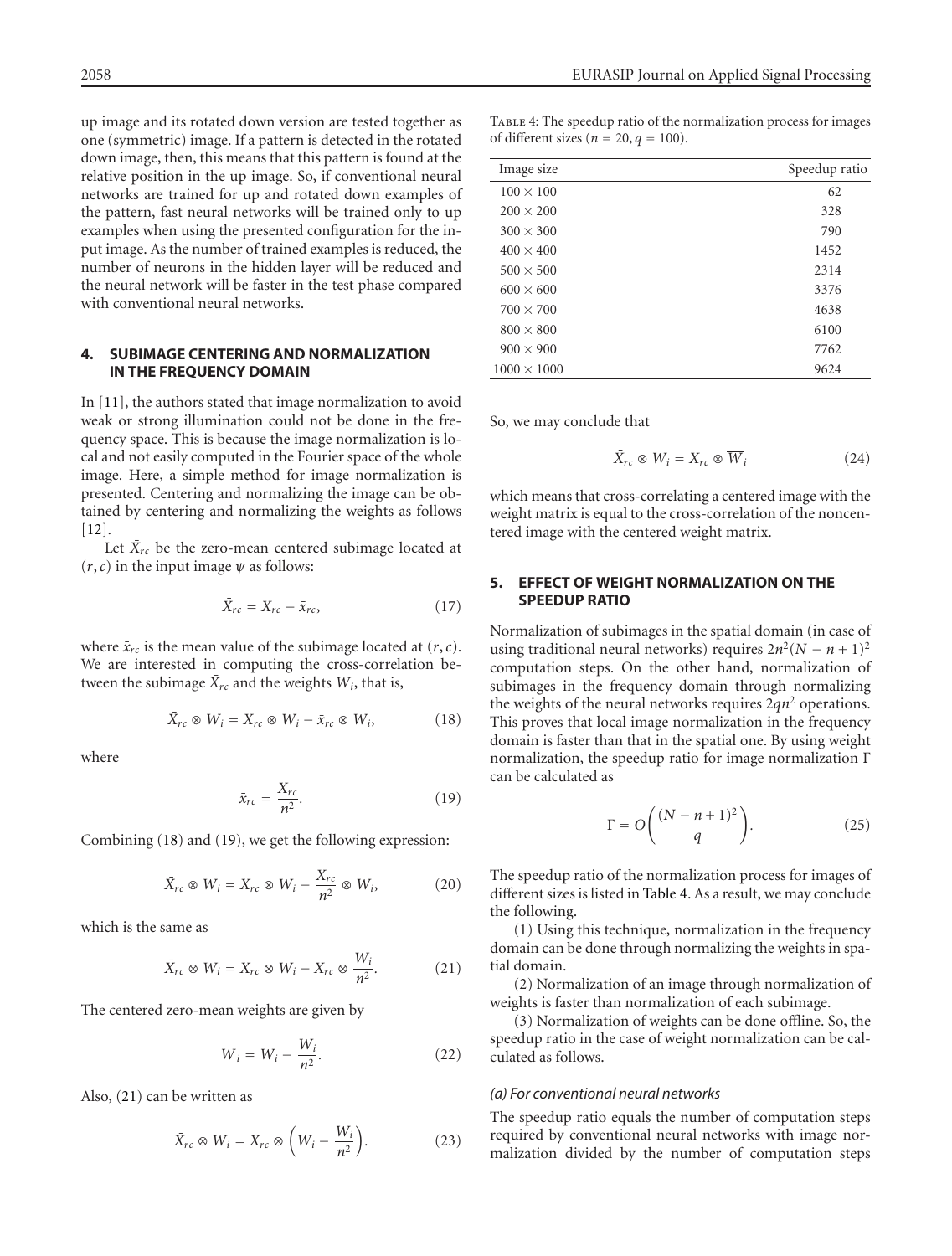<span id="page-5-3"></span>TABLE 5: Simulation results for the speedup ratio in case of image normalization by normalizing the input weights.

| Image size         | Speedup ratio<br>Speedup ratio |            | Speedup ratio |  |
|--------------------|--------------------------------|------------|---------------|--|
|                    | $(n = 20)$                     | $(n = 25)$ | $(n = 30)$    |  |
| $100 \times 100$   | 37.05                          | 41.61      | 46.73         |  |
| $200 \times 200$   | 43.80                          | 58.72      | 71.93         |  |
| $300 \times 300$   | 53.57                          | 55.84      | 70.42         |  |
| $400 \times 400$   | 55.61                          | 61.93      | 75.29         |  |
| $500 \times 500$   | 53.14                          | 56.01      | 82.72         |  |
| $600 \times 600$   | 51.13                          | 64.24      | 78.60         |  |
| $700 \times 700$   | 58.80                          | 60.24      | 73.66         |  |
| $800 \times 800$   | 52.99                          | 55.83      | 57.77         |  |
| $900 \times 900$   | 60.26                          | 62.13      | 64.31         |  |
| $1000 \times 1000$ | 33.93                          | 36.88      | 39.39         |  |

needed by conventional neural networks with weight normalization, which is done offline. The speedup ratio *ηc* in this case can be given by

$$
\eta_c = O\Bigg(\frac{q(2n^2 - 1)(N - n + 1)^2 + 2n^2(N - n + 1)^2}{q(2n^2 - 1)(N - n + 1)^2}\Bigg),\tag{26}
$$

which can be simplified to

$$
\eta_c = O\bigg(1 + \frac{2n^2}{q(2n^2 - 1)}\bigg). \tag{27}
$$

#### *(b) For fast neural networks*

The overall speedup ratio equals the number of computation steps required by conventional neural networks with image normalization divided by the number of computation steps needed by fast neural networks with weight normalization, which is done offline. The overall speedup ratio *ηo* can be given by

*ηo*

$$
= O\left(\frac{q(2n^2-1)(N-n+1)^2 + 2n^2(N-n+1)^2}{((2q+1)(10N^2(\log_2 2N+\log_2 N)) + q(16N^2-n^2)+2N)}\right),\tag{28}
$$

which can be simplified to

*ηo*

$$
=O\left(\frac{(N-n+1)^2(q(2n^2-1)+2n^2)}{((2q+1)(10N^2(\log_22N+\log_2N))+q(16N^2-n^2)+2N)}\right).
$$
\n(29)

For the relation between the speedup ratio before (*η*) and after  $(\eta_o)$ , the normalization process can be summed up as

$$
\eta_o = O\bigg(\eta + \frac{2n^2(N - n + 1)^2}{((2q + 1)(10N^2(\log_2 2N + \log_2 N)) + q(16N^2 - n^2) + 2N)}\bigg).
$$
\n(30)

The overall speedup ratio with images of different sizes and different sizes of windows is listed in [Table 5.](#page-5-3) We can easily note that the speedup ratio in case of image normalization through weight normalization is larger than the speedup ratio (without normalization) listed in [Table 3.](#page-3-3) This means that the search process with normalized fast neural networks is done faster than conventional neural networks with or without normalization of the input image.

# **6. CONCLUSION**

Normalized neural networks for fast pattern detection in a given image have been presented. It has been proved mathematically and practically that the speed of the detection process becomes faster than conventional neural networks. This has been accomplished by converting the input image into the presented symmetric form and normalizing the weights of the neural networks. Simulation results have confirmed this by using Matlab. Moreover, by using this new symmetric configuration for the input image, the number of neurons in the hidden layer has been reduced. As a result, fast neural networks, based on cross-correlation in the frequency domain, have become faster than conventional neural networks. Furthermore, we have generally proved that the speedup ratio in the case of image normalization through normalization of weights is faster than without normalization.

#### <span id="page-5-0"></span>**REFERENCES**

- [1] H. M. El-Bakry, "Human iris detection using fast cooperative modular neural networks and image decomposition," *Machine Graphics & Vision Journal*, vol. 11, no. 4, pp. 498–512, 2002.
- <span id="page-5-1"></span>[2] H. M. El-Bakry, "Automatic human face recognition using modular neural networks," *Machine Graphics & Vision Journal*, vol. 10, no. 1, pp. 47–73, 2001.
- <span id="page-5-2"></span>[3] S. Baluja, H. A. Rowley, and T. Kanade, "Neural networkbased face detection," *IEEE Trans. Pattern Anal. Machine Intell.*, vol. 20, no. 1, pp. 23–38, 1998.